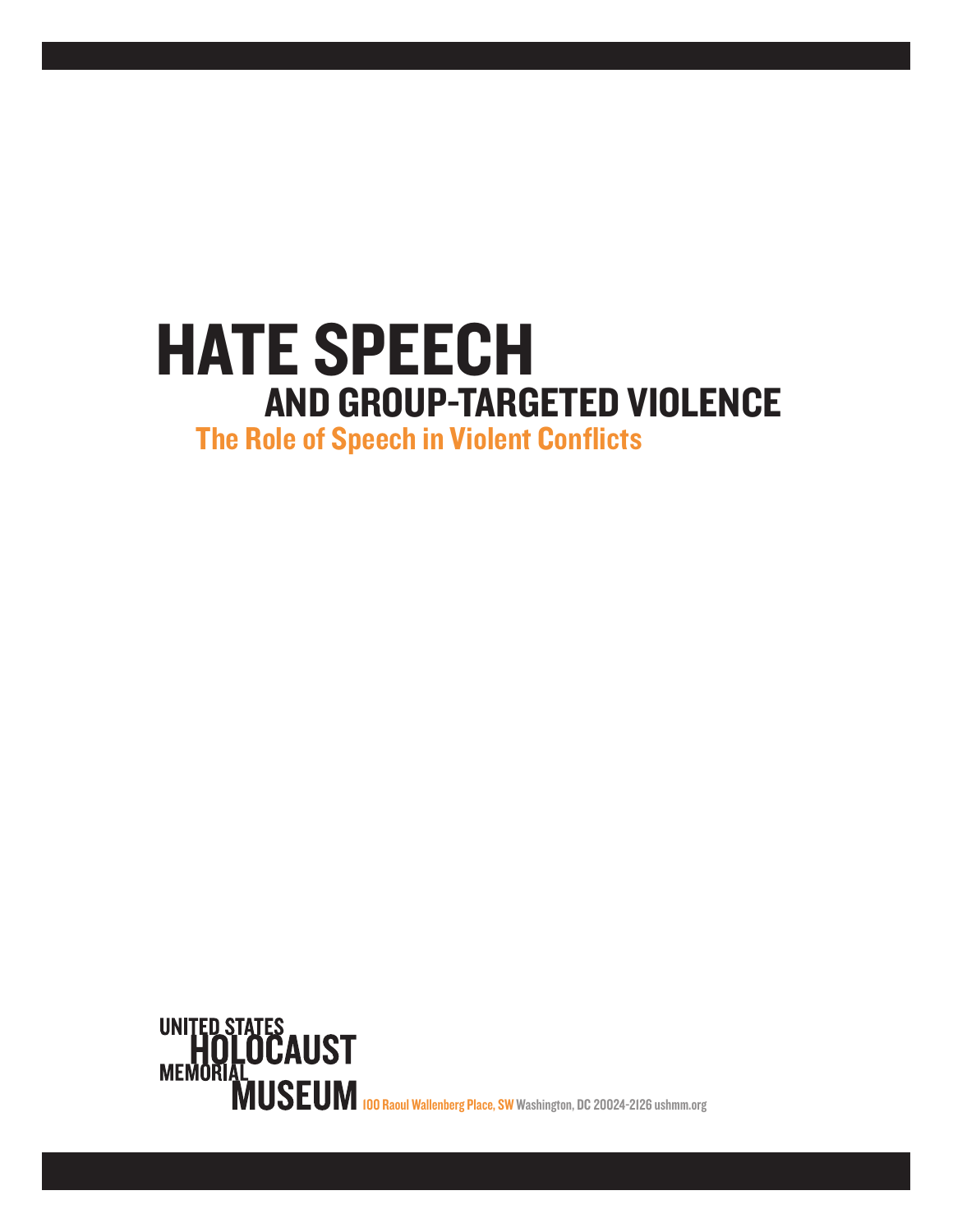# HATE SPEECH AND GROUP-TARGETED VIOLENCE

The Role of Speech in Violent Conflicts

This report was produced with the generous support of the Sudikoff Family Foundation, which funds the Museum's Sudikoff Annual Interdisciplinary Seminar on Genocide Prevention.

#### ABOUT THE REPORT

This report summarizes the findings from the Speech, Power, Violence Seminar convened by the United States Holocaust Memorial Museum in February 2009 and the publications produced as a result. The two-day seminar brought together academics, journalists, political analysts, policy professionals, and conflict analysts to examine the role speech acts play in genocide and related crimes against humanity.

#### ABOUT THE MUSEUM

A living memorial to the Holocaust, the United States Holocaust Memorial Museum inspires leaders and citizens worldwide to promote human dignity, confront hatred, and prevent genocide.

The Museum's efforts to prevent and respond to genocide and related crimes against humanity are guided by the Committee on Conscience, a standing committee of the United States Holocaust Memorial Council, the Museum's governing board. The Committee on Conscience works to alert the national conscience, influence policy makers, and stimulate worldwide action to confront and work to halt acts of genocide or related crimes against humanity.

#### **DISCLAIMER**

The views expressed in this report do not necessarily reflect those of the United States Holocaust Memorial Museum, which does not advocate specific policy positions.

#### ONLINE RESOURCES

An online edition of this report and related publications from the seminar, along with additional information on the subject, can be found on the Museum's Web site a[t ushmm.org/genocide/spv.](http://www.ushmm.org/genocide/spv)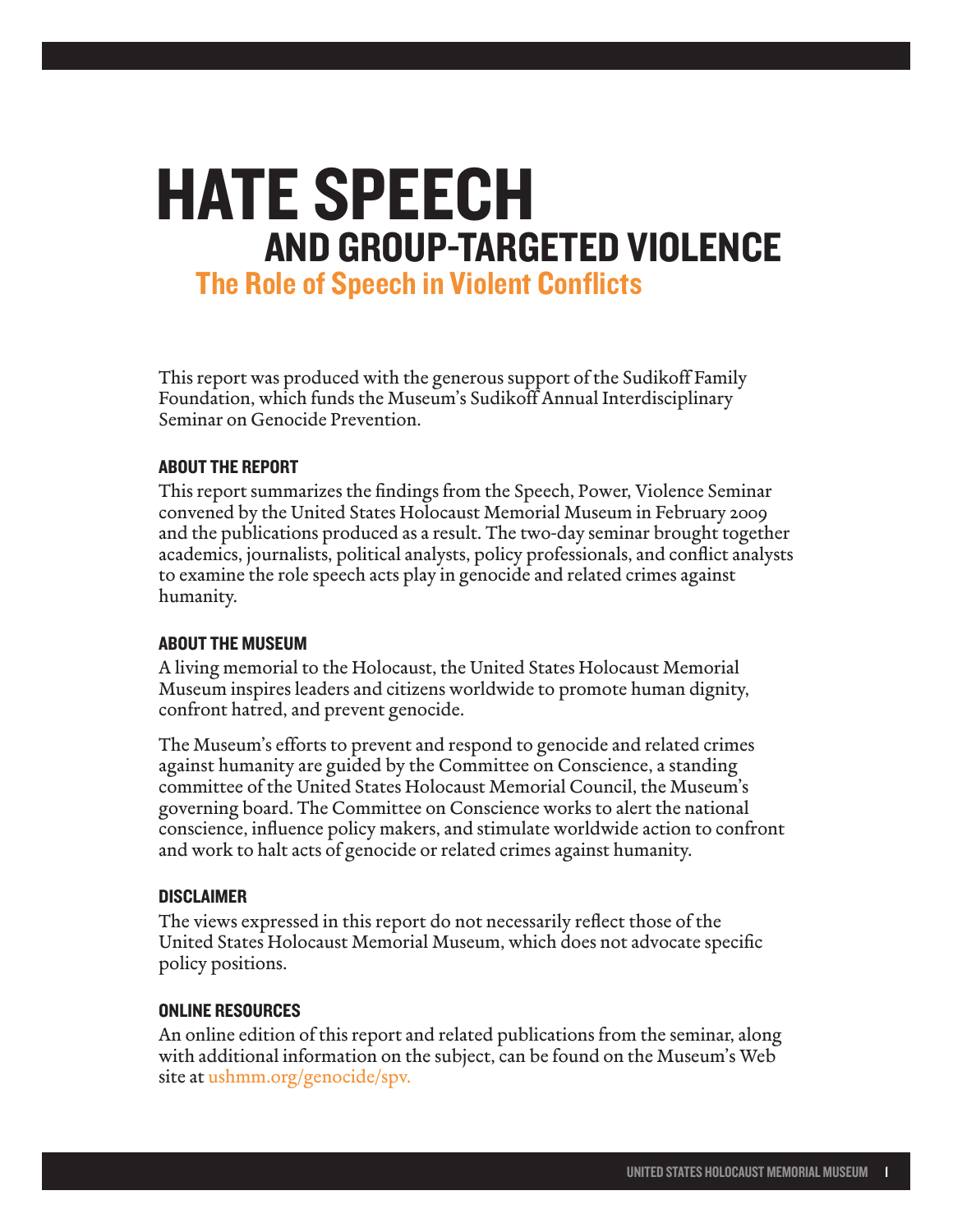#### INTRODUCTION

Hate speech and propaganda occur in all societies, to radically varying degrees. And while the 1948 UN Genocide Convention criminalized "incitement to genocide," discerning precisely when speech rises to that level and the potential danger even of speech that does not rise to that level—as well as how to respond in either case—is fraught with contention. To help address the lack of sufficient research and documentation to discern how and when precisely speech—understood broadly to include print media, radio, television, and new technologies, as well as public speaking—relates to the occurrence of genocidal violence, the United States Holocaust Memorial Museum convened a seminar at which experts explored four contemporary case studies as well as international law governing this area.

The Holocaust and the genocide that occurred in Rwanda in 1994 are among the most studied examples of international criminal prosecutions for propaganda and incitement of mass violence against civilians, but both cases raise as many questions as they answer.

Following the end of World War II, 24 German leaders were brought before the International Military Tribunal at Nuremberg. Among them were two men linked to the creation or dissemination of Nazi propaganda: Julius Streicher, the editor of *Der Stürmer*, and Hans Fritzsche, the director of the Propaganda Ministry's Broadcasting Division. The cases against both rested entirely upon their actions as propagandists.

The tribunal found Streicher guilty on the charge of crimes against humanity based on articles published in *Der Stürmer* that had called for the extermination of Jews, at a time, the judges argued, "when Jews in the East were being killed under the most horrible conditions," a fact that "clearly constitutes persecution on political and racial grounds in connection with War Crimes, as defined by the London Charter, and constitutes a Crime against Humanity."<sup>1</sup> The tribunal sentenced Streicher to death by hanging.

In the second case, the tribunal decided that although Fritzcshe had made antisemitic broadcasts and statements during his tenure in office, he had not specifically called for the mass murder of Europe's Jews. For the judges, this fact distinguished his actions from Streicher's, and they ruled that he was not guilty on all counts.

<sup>1.</sup> *Trial of the Major War Criminals before the International Military Tribunal, Nuremberg, 14 November 1945–1 October 1946,* Vol. 1 (Nuremberg: 1947, reprint 1995), 302–304.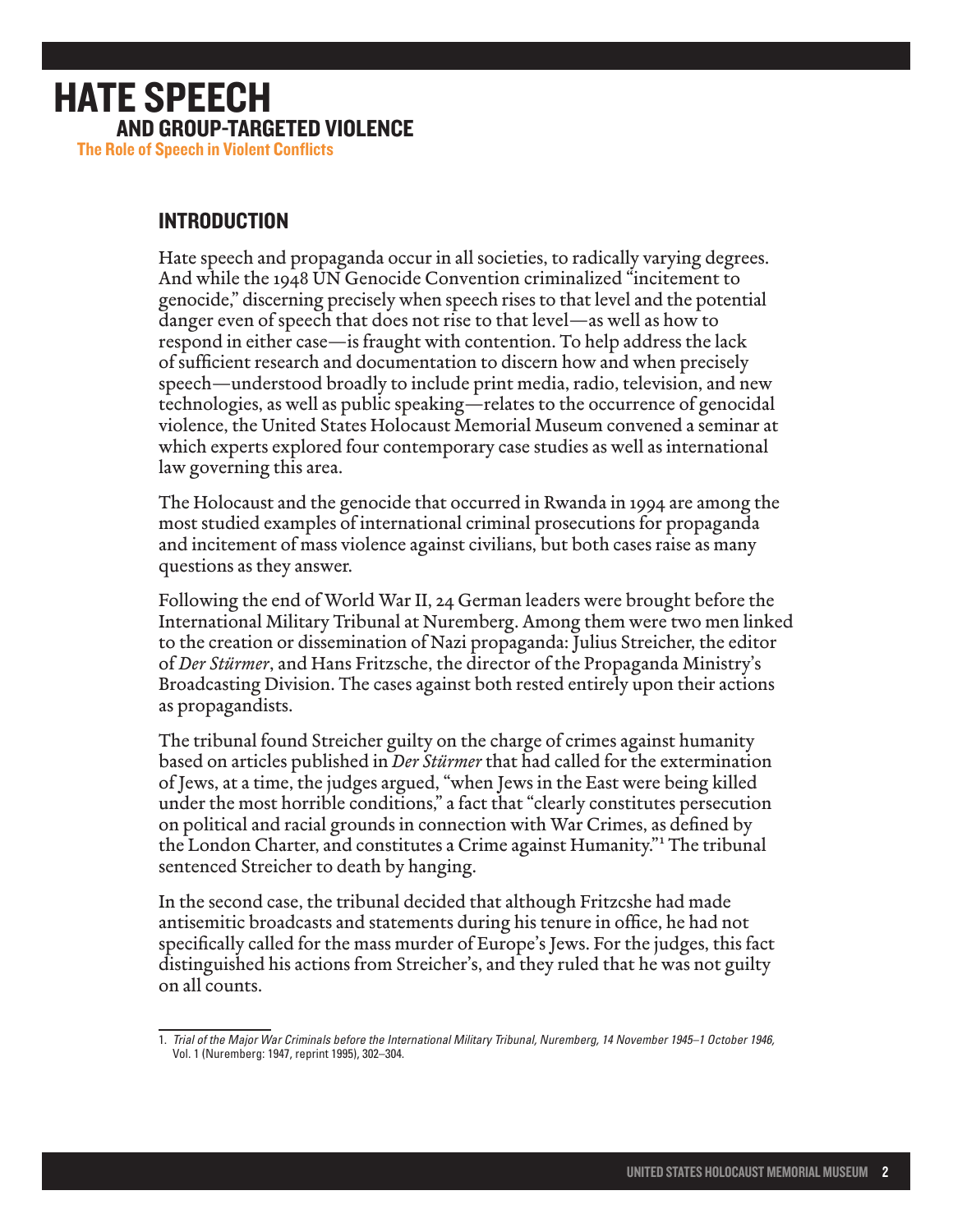Some 50 years later, several media-related cases were brought forward in relation to the genocide in Rwanda. Among them was one against Simon Bikindi, a popular Rwandan singer and songwriter whose songs—like "Twasezereye" ("We Said Goodbye to the Feudal Regime"), "Nanga Abahutu" ("I Hate the Hutu"), and "Bene Sebahinzi" ("The Sons and Fathers of the Cultivators")<sup>2</sup> —were filled with inflammatory anti-Tutsi hate speech and pro-Hutu solidarity messages.

Prosecutors at the International Criminal Tribunal for Rwanda believed Bikindi's songs constituted incitement to genocide. But on December 2, 2008, the judges handed down a decision that made an important distinction between the role Bikindi's music played in heightening tensions between groups and acts for which he was legally culpable. Although the judges argued that "Bikindi's three songs were indisputably used to fan the flames of ethnic hatred, resentment and fear of the Tutsi," and that broadcasts of the songs "had an amplifying effect on the genocide,"<sup>3</sup> they concluded that he had little to no control over any radio broadcasting at the time and could therefore not be held directly accountable for the effects these songs may have had on the violence.

However, they did find Bikindi guilty of direct and public incitement to genocide for hate speech he broadcasted while driving through the countryside during the genocide. Over a loudspeaker, Bikindi had asked people standing on the roadside if they had killed the Tutsi there and if they had killed the "snakes," a term understood by everyone to mean the Tutsi.4 The judges wrote that "it is inconceivable that, in the context of widespread killings of the Tutsi population that prevailed in June 1994 in Rwanda, the audience to whom the message was directed, namely those standing on the road, could not have immediately understood its meaning and implication."<sup>5</sup> They sentenced Bikindi to 15 years in prison.

In both the Nuremberg and Rwanda cases, the judgments focused on instances where violence was already occurring; they did not address the legality of hate speech or propaganda before or after the violence occurred. They also left unanswered core questions about the sociological, political, and historical relationship between speech and violence, such as:

• What exactly is the role of hate speech and propaganda in relation to extreme violence? Do words create a permissive environment? Do they direct violence? Do they move erstwhile non-violent people to commit acts of violence?

<sup>2.</sup> *The Prosecutor v. Simon Bikindi,* Case No. ICTR-01-72-T, Judgement and Sentence, 2 December 2008, para 15.

<sup>3.</sup> Id., para 16.

<sup>4.</sup> Id., para 35.

<sup>5.</sup> Ibid.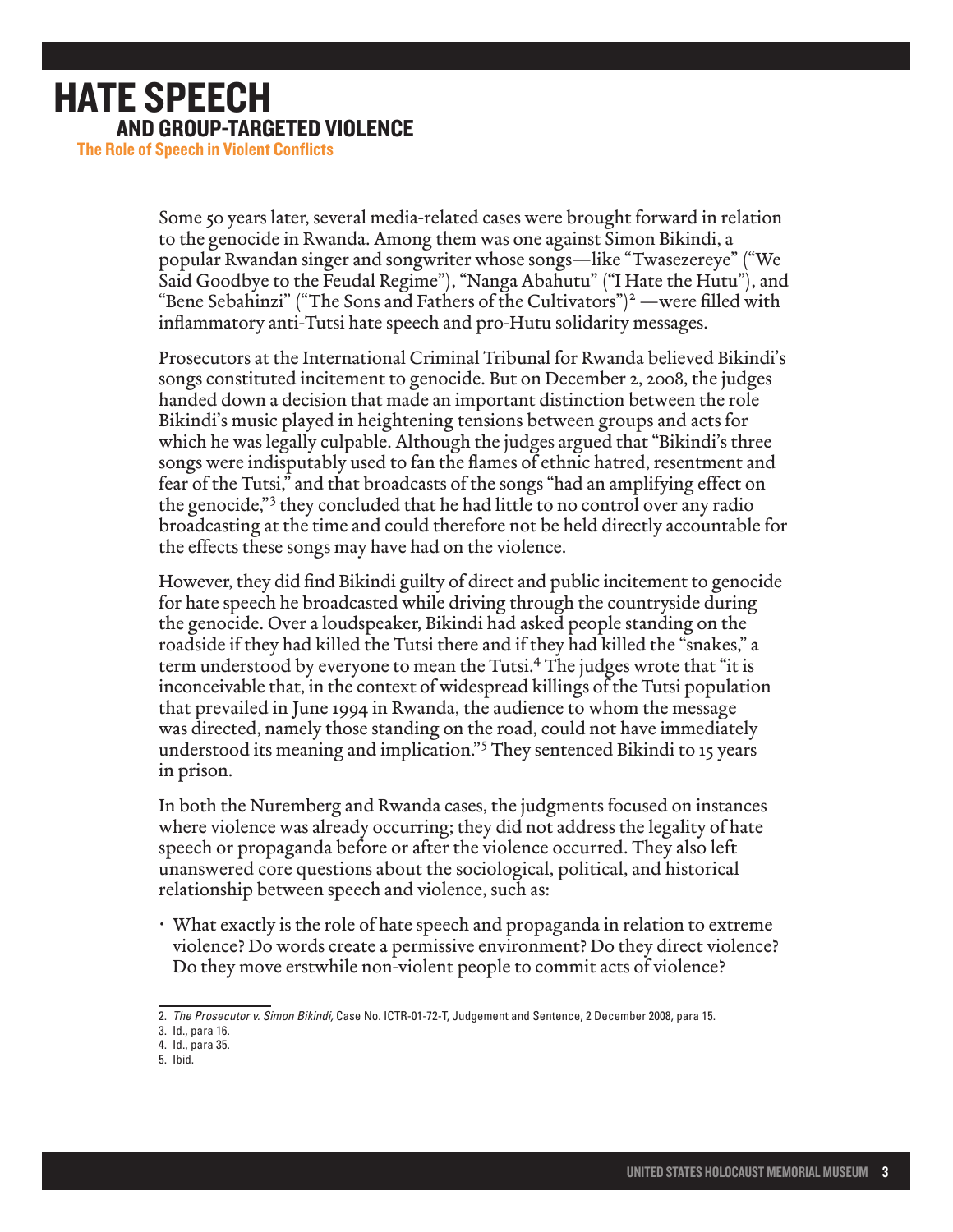- • Can violence be averted by punishing speech? When is this permissible and who is authorized to make such a decision? When does limiting speech constitute an infringement on free speech?
- What is the difference between hate speech and propaganda and actual incitement to genocide? How does the legal distinction help clarify situations? What does it leave unaddressed?

Experts at the Museum's seminar presented the findings that emerged from their studies of the following cases and subject areas:

- Bosnia. The war in Bosnia-Herzegovina from 1992 to 1995 caused the deaths of some 100,000 civilians, 83% of whom were Bosnian Muslim. Following the fall of Srebrenica, Bosnian Serb forces committed the single largest massacre in Europe since the Holocaust, killing 8,000 Muslim men and boys—an act the International Criminal Tribunal for the former Yugoslavia deemed genocide. The Bosnian war took place in the context of the dissolution of the former Yugoslavia, when nationalist leaders, particularly within Serbia, shifted the focus of the state media message from unity and brotherhood to ancient ethnic hatreds. Bosnian journalist Kemal Kurspahic authored this case study.
- **Rwanda.** In 1994, Rwanda's population of  $7$  million comprised three ethnic groups: Hutu (approximately 85%), Tutsi (14%), and Twa (1%). Between April and July of that year, at least 500,000 Tutsi were killed when a Hutu extremistled government launched a plan to murder the country's entire Tutsi minority and any others who opposed the government's policies. The perpetrators unleashed propaganda campaigns, filled with hate speech, through the radio and print media and made direct exhortations to communities urging them to take part in the violence before and during the genocide. Political scientist Scott Strauss presented this case study.
- **Guatemala.** The Guatemalan Civil War took place from 1960 to 1996, escalating to genocidal violence from 1981 to 1983. More than 200,000 Mayan people were killed and the Guatemalan military displaced 1.5 million more as part of a counterinsurgency. Soldiers were extensively indoctrinated to participate in scorched-earth campaigns against indigenous groups, but there was not widespread public propaganda. Journalist Frank Smyth of the Committee to Protect Journalists presented this case study.
- Kenya. The December 2007 presidential election in Kenya was surrounded by controversy and widely considered to have been manipulated by the government. Political parties in Kenya divide largely along ethnic lines, and anger over the election results erupted into political violence with ethnic overtones. Media, particularly local-language radio stations, spread hate speech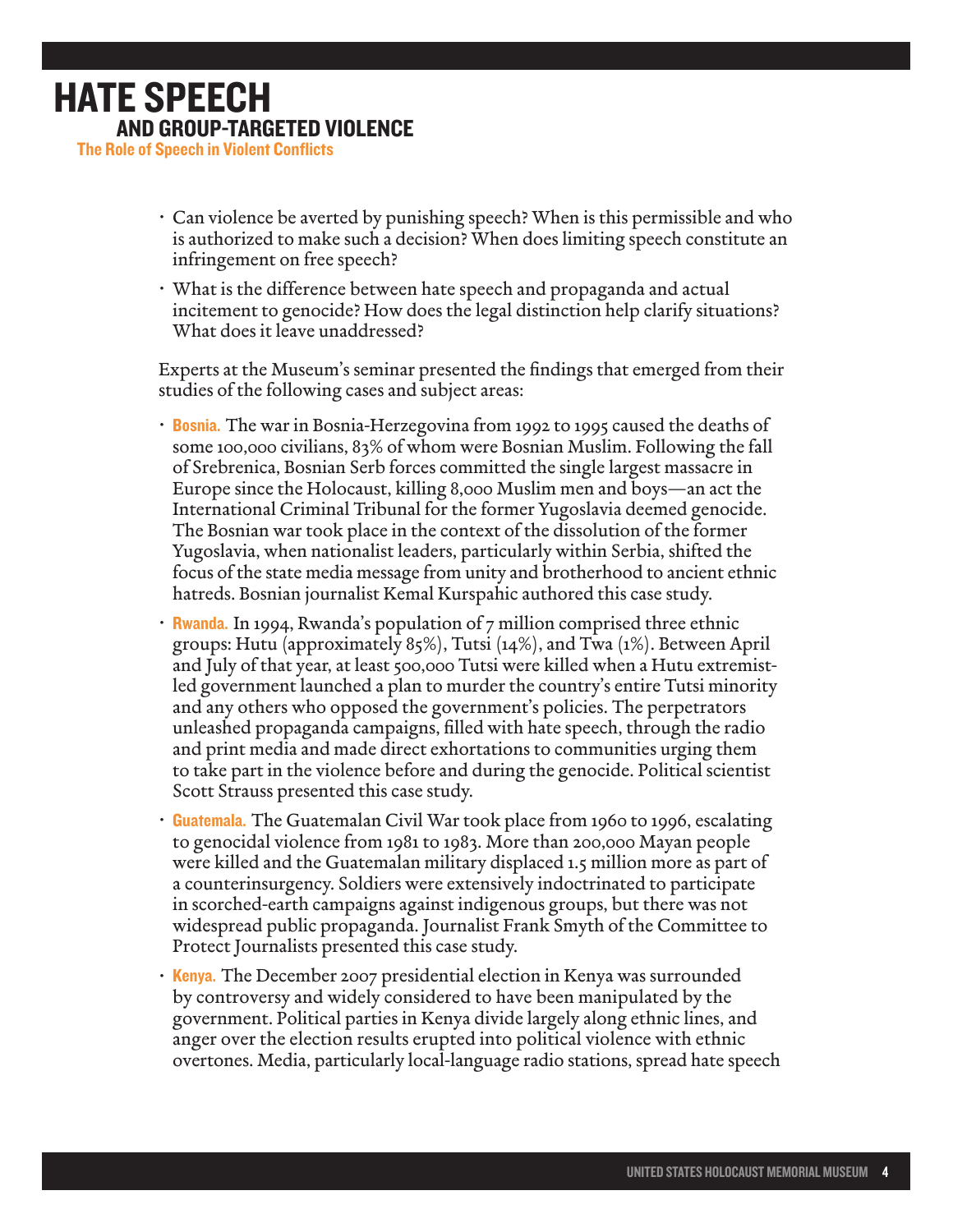before and while the violence occurred. Text-messaging and blogs also played a large role in the dissemination of information in both positive and negative ways. Human rights advocate Maina Kiai authored this case study.

- Incitement and International Criminal Law. The International Military Tribunal at Nuremberg and the International Criminal Tribunal for Rwanda have dealt extensively with issues of hate speech, propaganda, and incitement with respect to genocide, war crimes, and crimes against humanity. (The International Criminal Tribunal for the former Yugoslavia has not dealt directly with this issue.) Landmark cases from these tribunals have contributed to an understanding of these concepts and how they should be prosecuted, but many questions remain unanswered. Legal scholars Susan Benesch and Gregory Gordon both presented papers on international law and incitement.
- • Additionally, Sheldon Himelfarb, an expert on media and peace-building, and cultural anthropologist Susan Hirsch provided commentary on issues that cut across the case studies.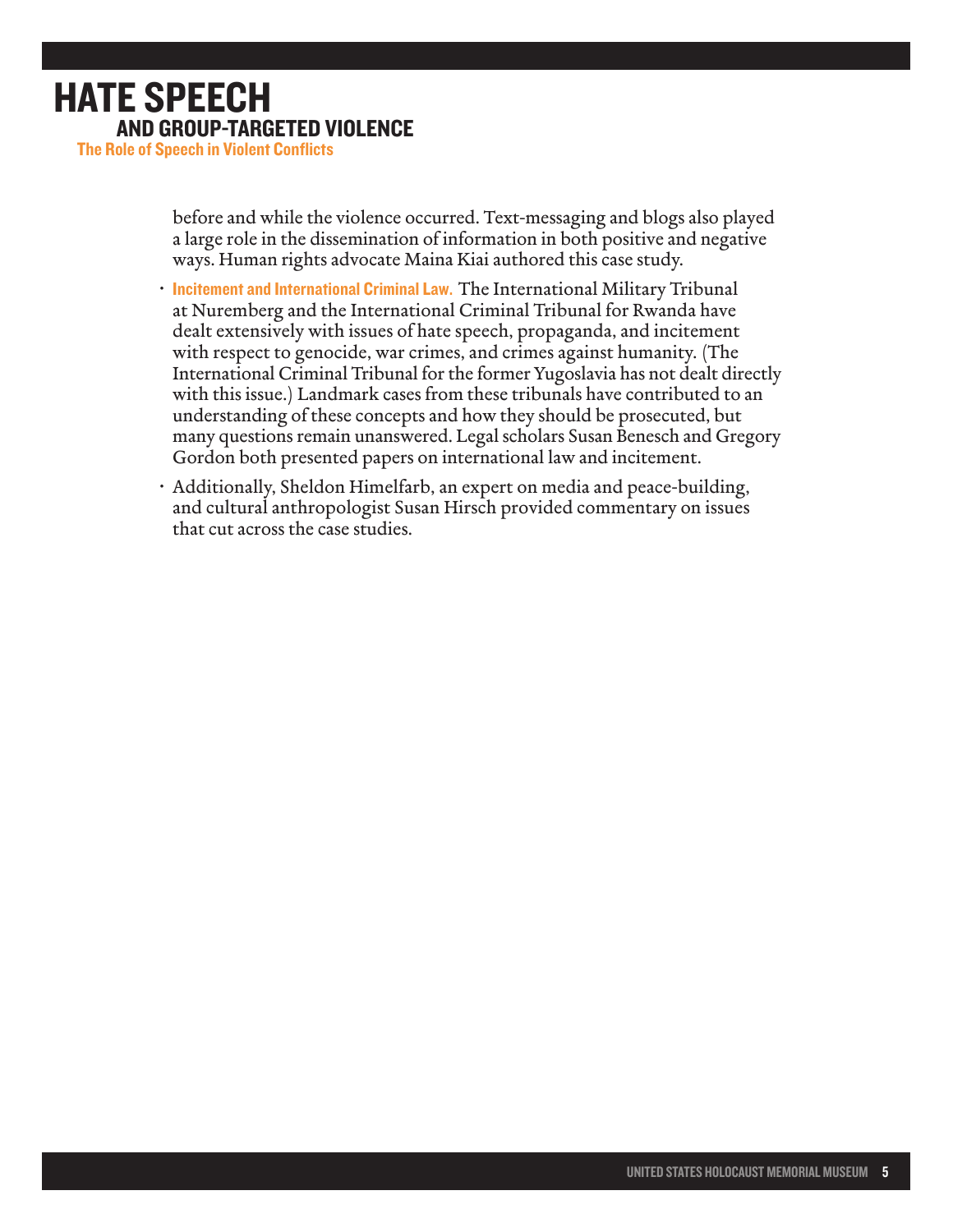#### SUMMARY OF KEY FINDINGS

Four key findings emerged from the seminar presentations and discussions.

#### 1. The lines separating hate speech, propaganda, and incitement are not clear.

While patterns exist across the different case studies with regard to the tactics and strategies leaders employed to increase intergroup tensions, there is no consensus on what constitutes each of the three categories—hate speech, propaganda, and incitement—and international criminal law governing this area is still in flux.

#### 2. Speech is tied to context.

The context in which speech occurs helps determine its impact, as does the position of the person or persons speaking. Additionally, hate speech alone does not indicate impending violence. It is only by analyzing contextual clues that the potential threat of any given speech can be evaluated.

#### 3. Media are productive forces in a conflict.

Both national and international media are productive forces in the stories they tell; how events are described, when stories appear, and whose voices are included can all change the unfolding course of a conflict. Additionally, new technologies enable different voices to emerge and accelerate the dissemination of messages, which presents both challenges and opportunities.

#### 4. Societies have numerous options for curtailing the effects of hate speech.

Currently there exist mechanisms—and the potential for augmenting and expanding such mechanisms—that could creatively and effectively address the problem of hate speech. Among these are programs that reach out to media professionals directly and that focus on the community-wide implications of hate speech. But further study of the relationship between hate speech and grouptargeted violence is seriously limited by the absence of an archive for this subject.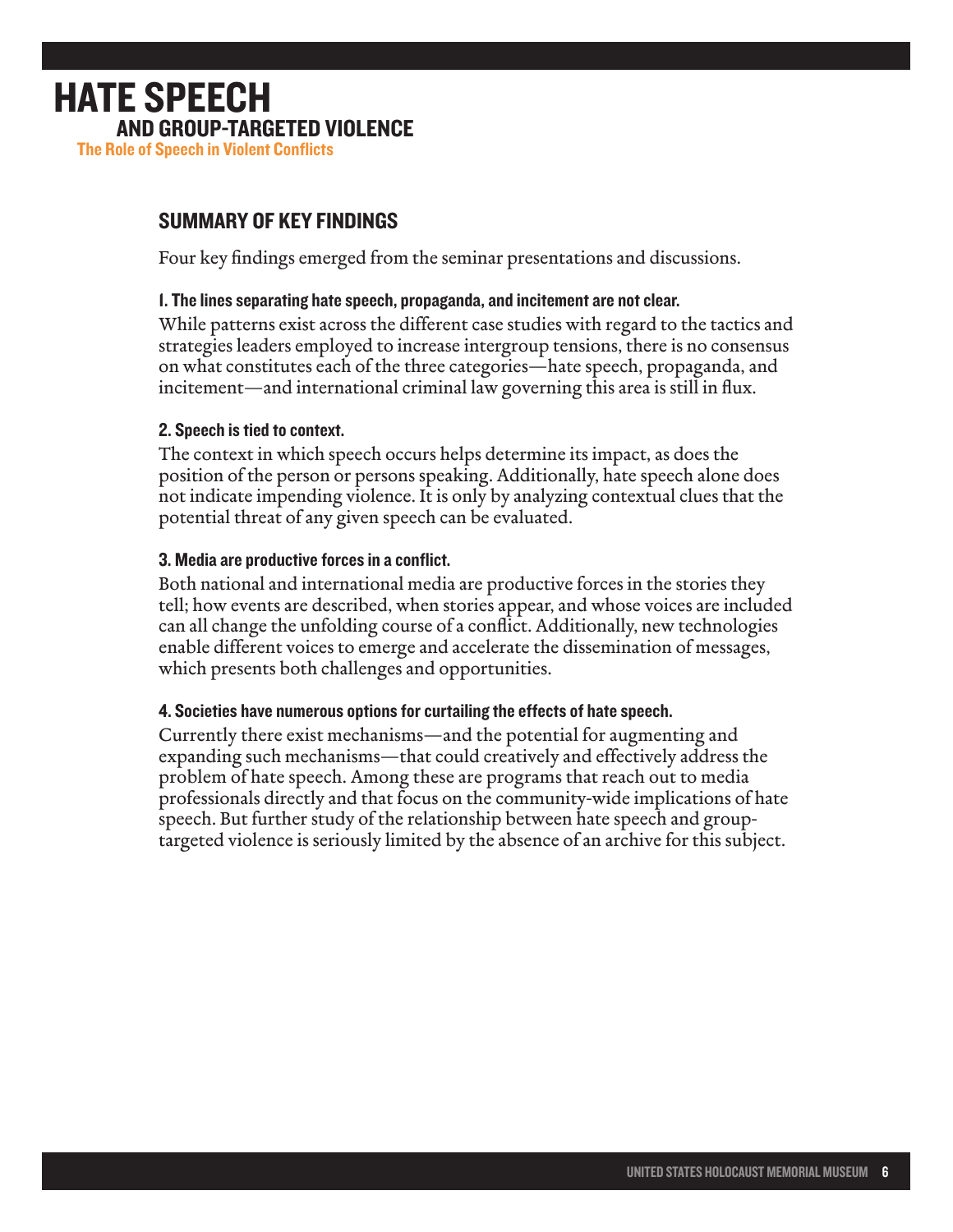#### KEY FINDINGS

1. The lines separating hate speech, propaganda, and incitement are not clear.

There is no direct, incontrovertible evidence linking hate speech or propaganda to violence. However, in the case studies presented at this seminar, several common tactics and strategies with regard to the dissemination of hate speech and propaganda in relation to actual acts of violence were identified. Leaders often manipulated core social, economic, and political issues by blaming a single enemy for them all and recasting problems in an ethnic light. Commonly, the perpetrators presented themselves as victims, while blaming and stigmatizing the target group, and then justified their actions as self-defense or preemptive self-protection.

The discourse at all levels served to justify violence against civilians. No matter the forum, the doctrine as well as speech shifted the onus of blame for atrocities from the military perpetrators to the civilian victims.

—Frank Smyth, case study on Guatemala

In cases where there had been extensive violence against civilian groups or genocide had occurred, the perpetrators often presented the terms of the conflict as existential—that is, they justified their actions as necessary to protect the very existence of their group. Further, the perpetrators often blurred the line between the civilian and non-civilian populations of the targeted group; the enemy became the *entire* group. Other common tactics included dehumanizing and stereotyping the targeted group; manipulating the concept of patriotism; presenting a conflict as a zero-sum game; invoking past conflicts whose outcomes needed to be rectified in the present; and inflating or deflating the number of casualties to serve the perpetrators' agenda.

When identifying these tactics and strategies it is difficult to determine to which of the three categories—hate speech, propaganda, or incitement—they belong. They are often used interchangeably, and their parameters contract and expand. The absence of clear definitions and applications of these categories, including within the legal realm, poses a serious challenge for study and leads to interpretations that are highly contested.

More than it is punished, speech is protected by law—for good reasons and nowhere more assiduously than in the United States. Yet it can be hard to distinguish expressions of ethnic pride or ardent political speech, on the one hand, from hate speech and incitement to violence on the other—especially where violence and group hatred are already commonplace. In other words, a crime and a cherished right are so closely related that it can be difficult to draw a line between them. —Susan Benesch, case study on international law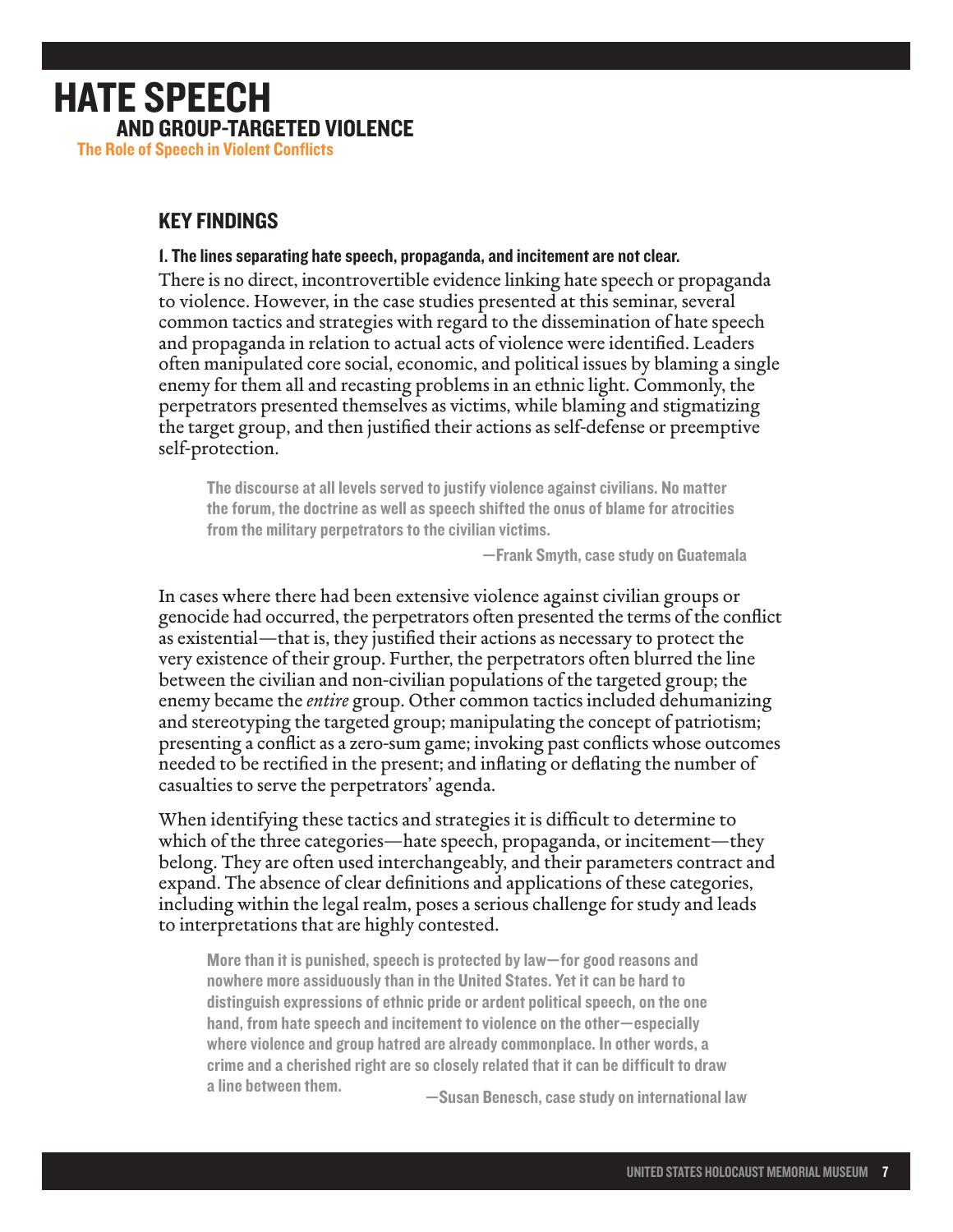For the purposes of this report, hate speech is hereby understood to be inflammatory language, often insulting and derisive, that targets an individual or group, and that may or may not include a call to violence. Propaganda, a broader category, is understood to be biased information designed to shape public opinion and behavior.

Hate speech is often difficult to identify and prosecute for a number of reasons. For one, free speech is a highly valued right in many countries and is often protected by law. The line separating an inalienable right from a crime can therefore be unclear. Different countries also have different criteria for what constitutes hate speech and for what is legal. In Germany, for example, it is illegal to deny that the Holocaust took place, but it is not illegal in the United States. When relegated to domestic criminal law, identifying and prosecuting hate speech becomes a somewhat subjective process. Additionally, certain governments, acting in their own political interests, have issued bans on speech or the media under the guise of preventing hate speech.

International criminal law has been called upon in various circumstances to determine whether hate speech resulted in incitement to genocide or other crimes against humanity and was therefore prosecutable. However, as our two introductory cases from the Holocaust and Rwanda exemplify, international criminal law is not sufficiently consistent in differentiating between hate speech and incitement. Further complicating these matters is the nature of the crime of incitement to genocide. It is an "inchoate crime," meaning that genocide does not have to have actually taken place for an individual to be prosecuted for inciting it. What matters is the intent of the speaker and the potential for the actions to spur genocidal violence. While the cases concerning speech and genocide that have thus far come before international tribunals have all been *post facto*, the letter of the law does not require a causal relationship for the finding and prosecution of incitement. Prosecution of incitement to genocide can therefore be used as a preventative tool rather than only as a reactive one.

The law is headed on the right path but a more formal adherence to precedent and a more rigorous application of the elements will be necessary for incitement to avoid becoming an ambiguous crime that could infringe on hallowed free speech rights.

—Gregory Gordon, case study on international law

At the seminar, experts presented two possible models for determining when speech constitutes an incitement to violence—one arguing that specific criteria were implicit in the decisions of the International Criminal Tribunal for Rwanda and another relying on a six-prong inquiry—but there is currently no legal consensus. The presenters of both models stressed the importance of context in interpreting incitement.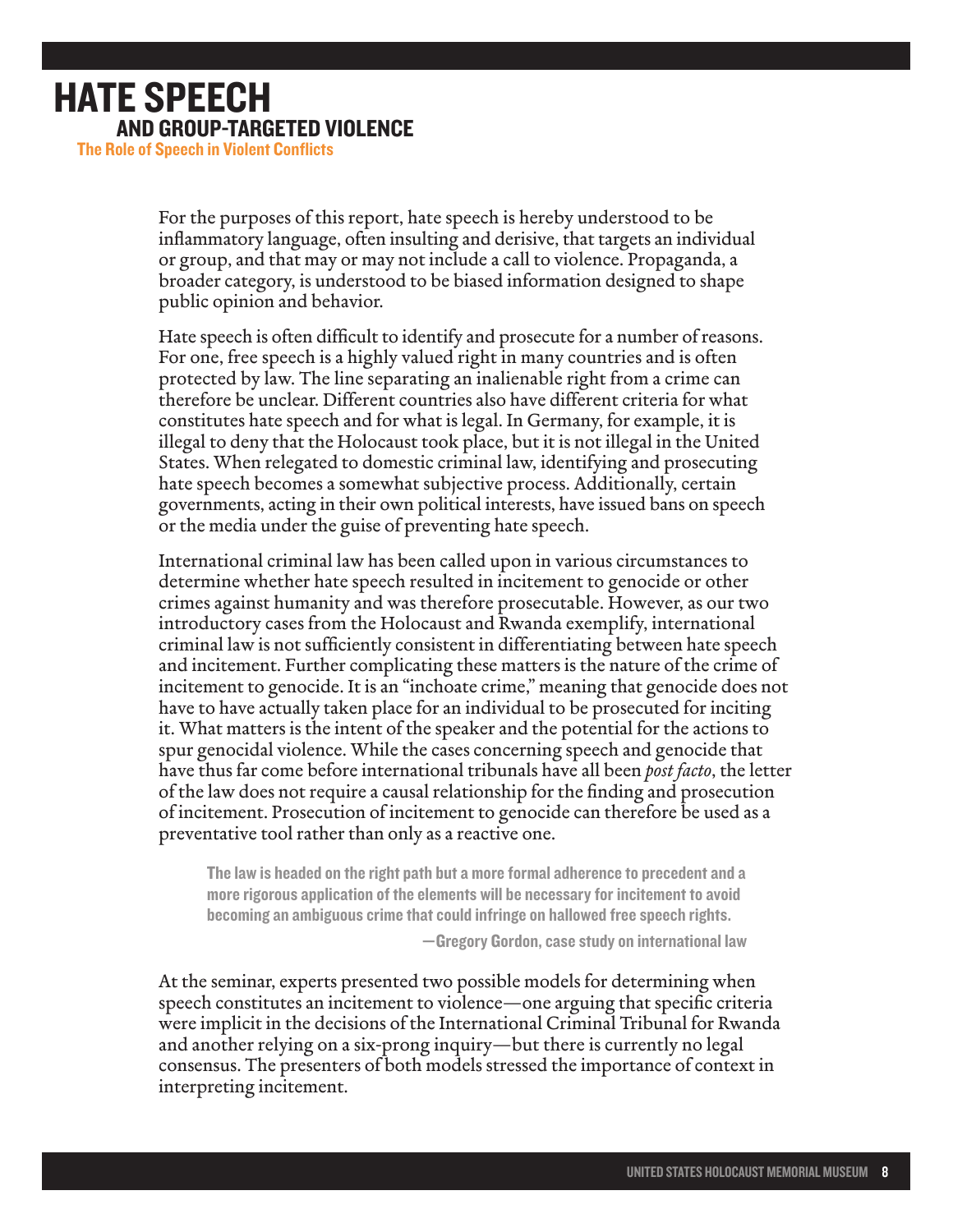## HATE SPEECH AND GROUP-TARGETED VIOLENCE

The Role of Speech in Violent Conflicts

#### 2. Speech is tied to context.

The meaning of speech depends on the context in which it occurs, and there are several factors that can affect or change it. Simply analyzing the words themselves does not tell the entire story. It is important to consider who is speaking, what his or her intention is, and what his or her relationship to the audience is. It is also important to consider the agency of the audience and its understanding of the message.

Certain utterances achieve terrifying power, in the right context. In a climate of ethnic animosity, statements of ethnic pride are indistinguishable from insults against one's opponents. And the converse is also true: Even the most hateful or inciteful speech remains benign, if it has no audience or if its audience is firmly and explicitly determined to keep the peace.

—Susan Hirsch, respondent

Another important contextual element is the local environment in which the speech is taking place. Hate speech, propaganda, and incitement often rely on symbolism, vernacular, and coded language deeply rooted in a historical and cultural context specific to the region. Outside parties monitoring situations for dangerous speech may overlook these potential warning signs if they are unfamiliar with the region.

An early warning system cannot depend upon analyzing speech alone. There are certain environmental and structural factors within a society—such as a history of violence, the marginalization of certain groups, and prejudice—that create conditions in which hate speech is more likely to lead to violence. Hate speech is also more likely to lead to violence in societies where there is a stratified hierarchy, tenuous rule of law, state-sponsored violence, impunity, or widespread corruption. It is especially dangerous when the marketplace of ideas is closed and no alternative points of view are expressed.

Hate radio mattered in Rwanda, but the dynamics of genocide are considerably more complex than the popular image of "radio machete" suggests.

—Scott Straus, case study on Rwanda

Genocide does not occur spontaneously no matter what forms of speech are deployed in support of it; there must be an organizing structure, often a state, implementing a plan. Genocide can occur without widespread propaganda, but not without an organizing power structure committed to it. In Rwanda, for example, whether or not the media played a significant role in inciting violence, it was still necessary for leaders to organize militias, gain control of the military, and mobilize their friends, family, and neighbors to take part.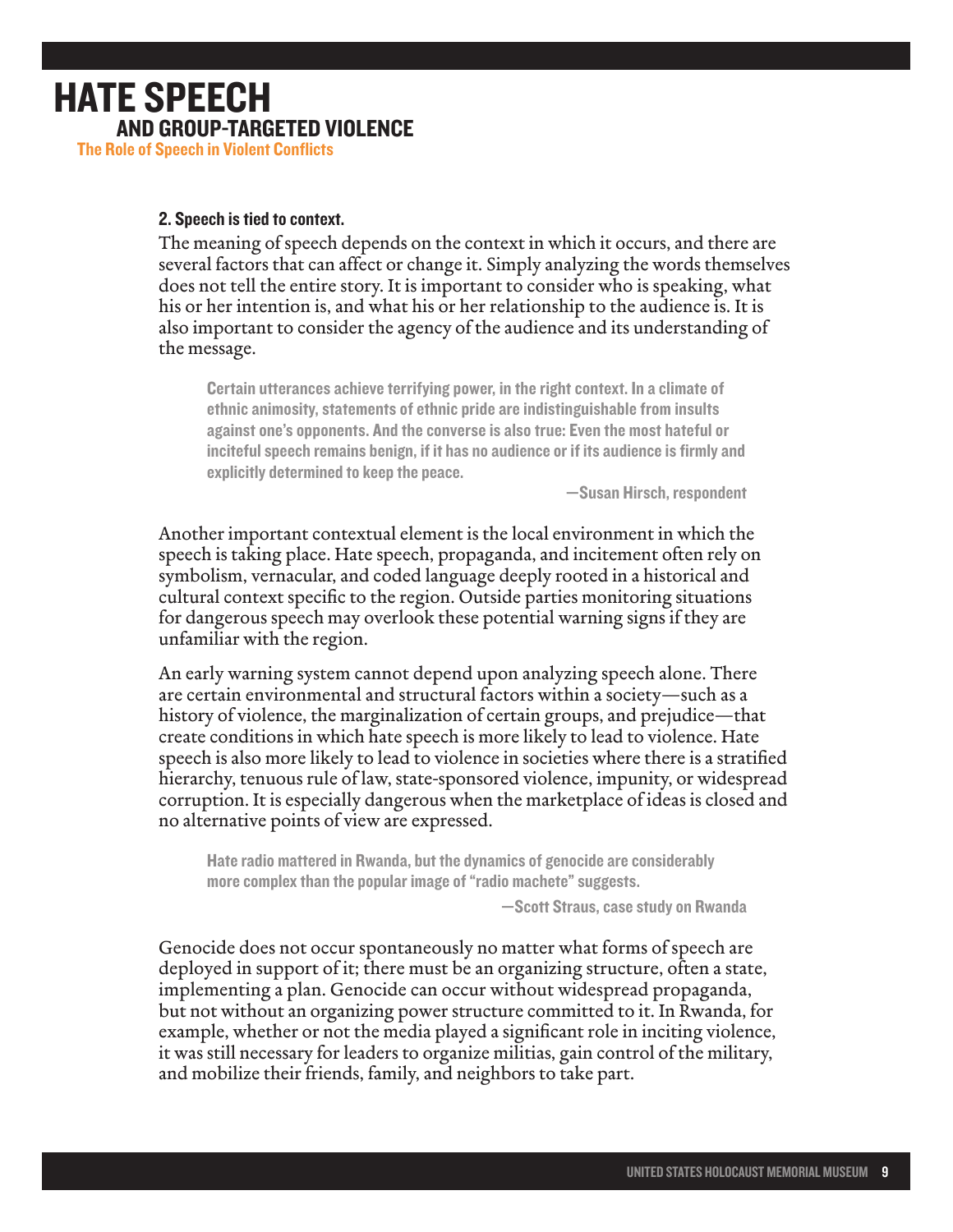#### 3. Media are productive forces in a conflict.

Paying attention to language is important not only for understanding when the media is intentionally deploying speech to escalate tensions, but also for understanding how the media can affect events in the regular course of its work. Often the media does not merely observe but rather influences the very dynamics of a conflict, and this influence can be positive or negative. In every case study presented at the seminar, there were examples of remarkable journalists who risked, and, in some instances, even lost, their lives reporting with the utmost professionalism. But the case studies also revealed that irresponsible or inaccurate coverage from local and international media can exacerbate violence. This can become particularly dangerous when hate speech is involved.

Some television networks—practicing that art of perfect neutrality, which has value in debates in civil societies but not in the case of massive slaughter of innocent civilians—brought to their studios a "representative of the other side," a young lady speaking for those responsible for slaughter. She shrugged off the story of the massacre with a favorite line of the ultranationalist propaganda, "This is only the [Bosnian] Muslim government trying to blame Serbs, nothing else."

—Kemal Kurspahic, case study on Bosnia-Herzegovina

A quest for journalistic neutrality at any cost is not appropriate when genocide or crimes against humanity are occurring. There is an important difference between neutrality and objectivity. Journalists should strive for accuracy, verifying what they can and remaining transparent about what they cannot.

The Internet, Internet-based tools like e-mail and blogs, and text-messaging have also changed the way information is shared during conflicts. The new age of the citizen-journalist allows everyday people to document and report on any number of events. These developments in how we generate, send, and receive information have had both positive and negative implications with regard to violent conflicts. For instance, they can enable diaspora communities to voice their perspectives, which may help either to diffuse or to escalate a conflict.

New methods of communication like text-messaging make it more difficult to curb the spread of potentially incendiary speech for they enable speakers to operate in anonymity, to avoid accountability, and to reach greater audiences with greater speed. They may also lead to knee-jerk reactions from governments to control the media. On the other hand, these new methods can allow for the free airing of views, which may help to combat hate speech.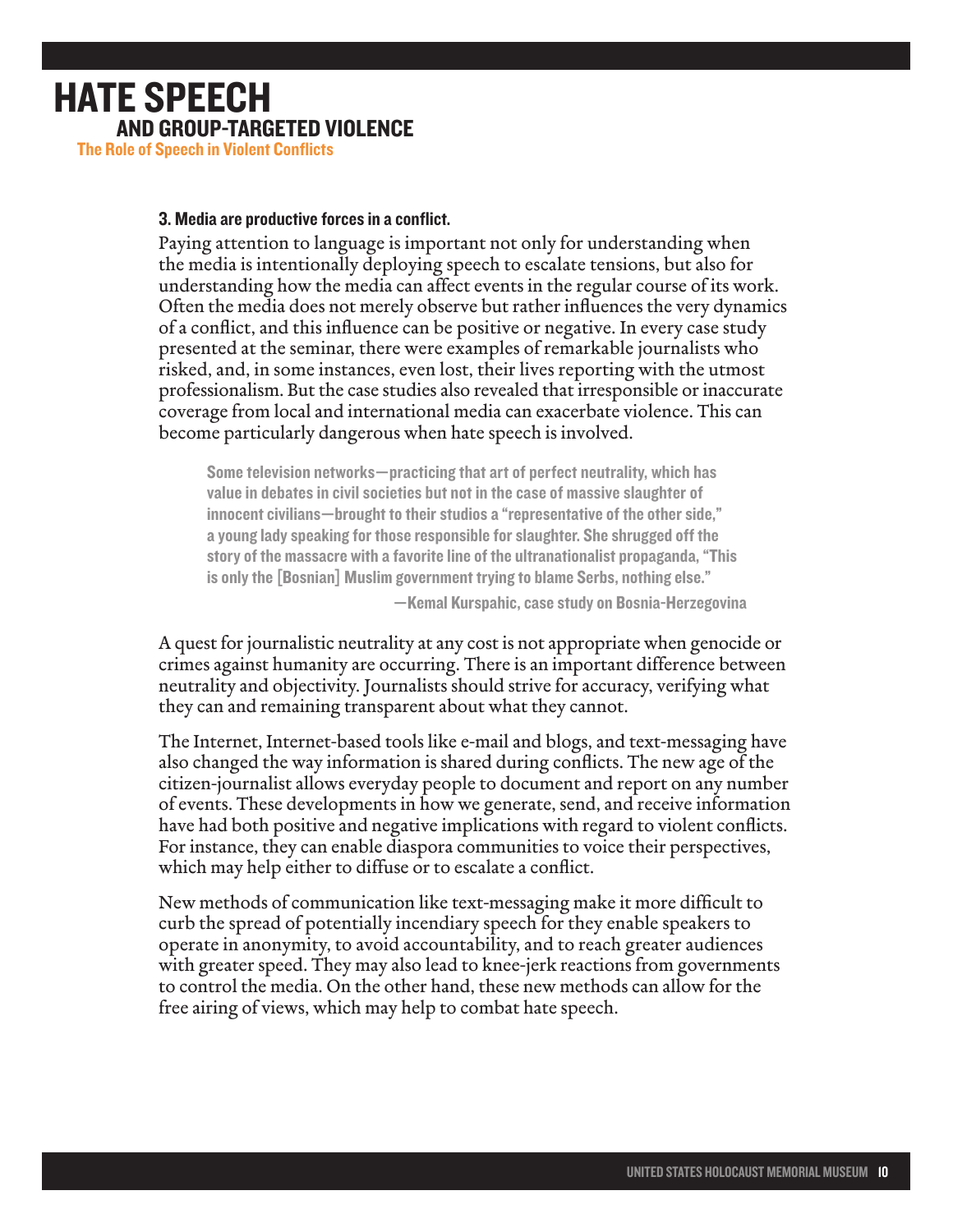# HATE SPEECH AND GROUP-TARGETED VIOLENCE

The Role of Speech in Violent Conflicts

#### 4. Societies have numerous options for curtailing the effects of hate speech.

There are various opportunities for intervention and engagement before, during, and after a violent conflict. These range from prevention and early warning, to deescalating the violence once it begins, to reconciliation and peace-building efforts to prevent a new cycle of violence from occurring. While some interventions can be taken directly with media professionals, engaging a broader spectrum of the public in societies at risk for genocide and crimes against humanity is also important. Additionally, seminar participants noted the need for a site archiving media related to cases of group-targeted violence to preserve the history of what happened as well as to enable further research.

Media reform can be an important element in preventing and responding to hate speech. Post-conflict societies often require some media reform, particularly when hate speech, dangerous rhetoric, and media abuses have in part fueled the conflict. In these instances, peace-building initiatives undertaken with the media must be integrated with other peace-building initiatives and must be situated within the context of the particular conflict.

Timing is also important. Media reform is usually reactive, occurring after the violence has taken place rather than as a preventative measure. Past initiatives have largely demonstrated only a short-term capacity to alter entrenched political and power relations, indicating a need for the development of more transformational processes that achieve long-term goals and lasting reform.

Examples of reform include conflict-sensitive journalism and training for those in charge of shaping public discourse. Media monitoring is a crucial preventative tool for tracking trends in ethnic tensions and violence, although translation and understanding of the local linguistic culture invariably provide significant challenges for nonnative groups or individuals to engage in this work.

Training can enable journalists to understand the root causes, dynamics, and resolution mechanisms of a given conflict. Training can also enhance their understanding of different types of violence and how to identify and explain them. The ways in which journalists frame conflicts can help to humanize the individuals and parties involved, identify underlying issues, and, ultimately, reduce tensions, encourage productive communication, and open the door for building consensus and seeking solutions.

Conflict-resolution or mediation training can help those who oversee public spaces to increase their awareness of the influence they wield. Local media needs to be able to provide a safe space where different people can come together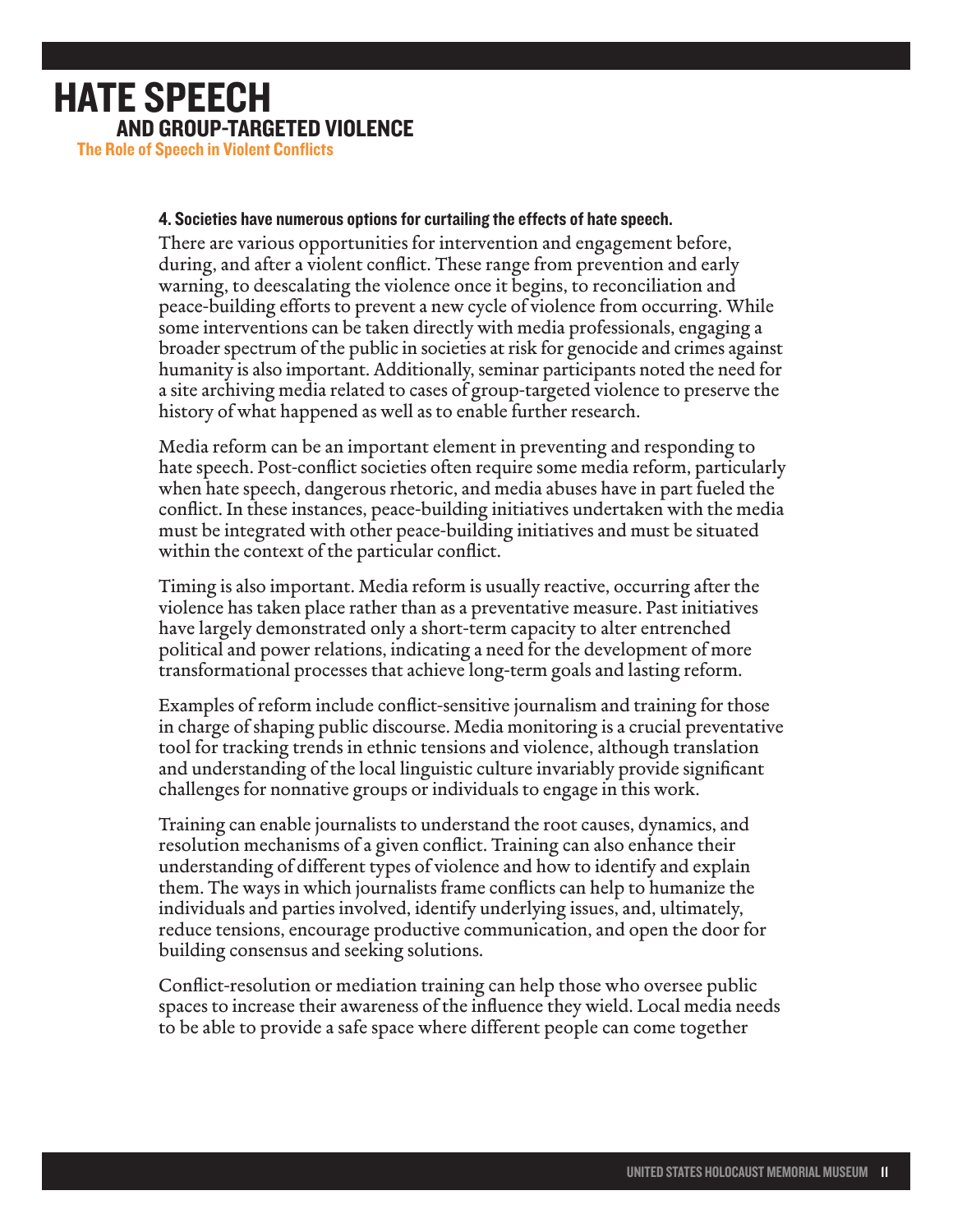and engage in dialogue. This may provide an outlet for people's anger and the airing of grievances, but it must be done responsibly and be balanced with the promotion of solving problems through peaceable means. It should also strive to discourage all types of violence and divisive, contentious, or polarizing behavior. Local media professionals can have a powerful effect on a conflict through their direct and personal connection to those involved. Journalists from opposing sides of a conflict can help bridge the divide by not only working together and learning about each other, but also finding and reporting on common ground between the sides. Cross-ethnic team training and reporting have demonstrated past success in interethnic clashes and should be further pursued.

[W]e had some success in Bosnia specifically with a unique radio talk show that we created called "Resolutions Radio" where we incorporated multiethnic perspectives by training the talk show hosts in conflict resolution and selecting guests who represented all sides of the show's topic. They offered their audience positive options for action and a "safe" and constructive place to air their concerns and opinions.

—Sheldon Himelfarb, respondent

Hate speech is not simply a concern for media professionals; it affects entire communities and therefore response mechanisms need to engage many people. As noted previously, leaders play a crucial role when they deploy hate speech, but they can also condemn it when it occurs, even from nonofficial sources. Silence in the face of hate speech can indicate that it—and any violence it promotes—is acceptable.

In societies where there is a climate of fear, violence, and intergroup tensions, it is helpful to create a public space that is safe for discussing ethnicity and other conflict issues. A national dialogue on ethnic relations is one option. Another is for post-conflict societies to acknowledge the past and the crimes that were committed. Creating a space for recognition of past events, based on documents and facts, can dispel the claims of extremists and limit the possibility that misrepresentations will be used to incite future conflicts or renew the cycle of violence. Successfully creating such a space is an extremely difficult and often protracted undertaking. Those involved in violent conflicts are often deeply invested in their own worldviews and in their own experiences of suffering; reconciling competing perspectives is no simple task, but the conversation is essential if any genuine resolution is to take place and have a lasting effect.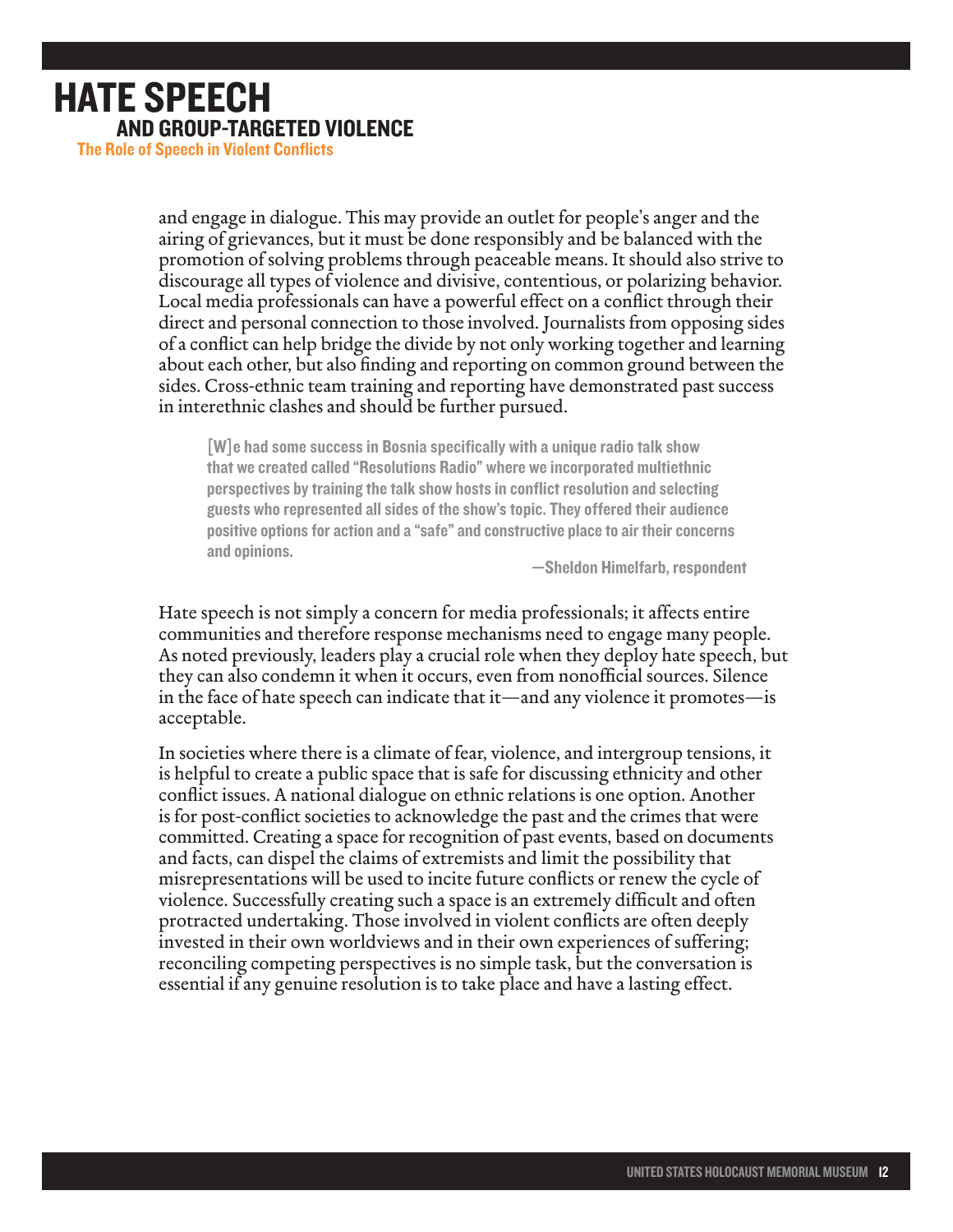Reconciliation and peace-building must be based on the foundation of truth and justice, no matter how difficult that is. There are different narratives to the issues in Kenya, and each narrative needs to be heard and assimilated. As long we bury our heads in the sand, we can be certain that there will be more violence in 2012 in the elections.

—Maina Kiai, case study on Kenya

It is also important to collect primary source materials, objects, and testimonies from such conflicts to create and preserve an accurate record of the past. A comprehensive and centralized archive with materials located in one place enables accessibility and provides the foundation for future research. While some case-specific archives do exist, it is often not possible or desirable to create archives in the fragile political environments of post-conflict societies. A genocide archive to help fill this gap would be an enormous contribution to the field.